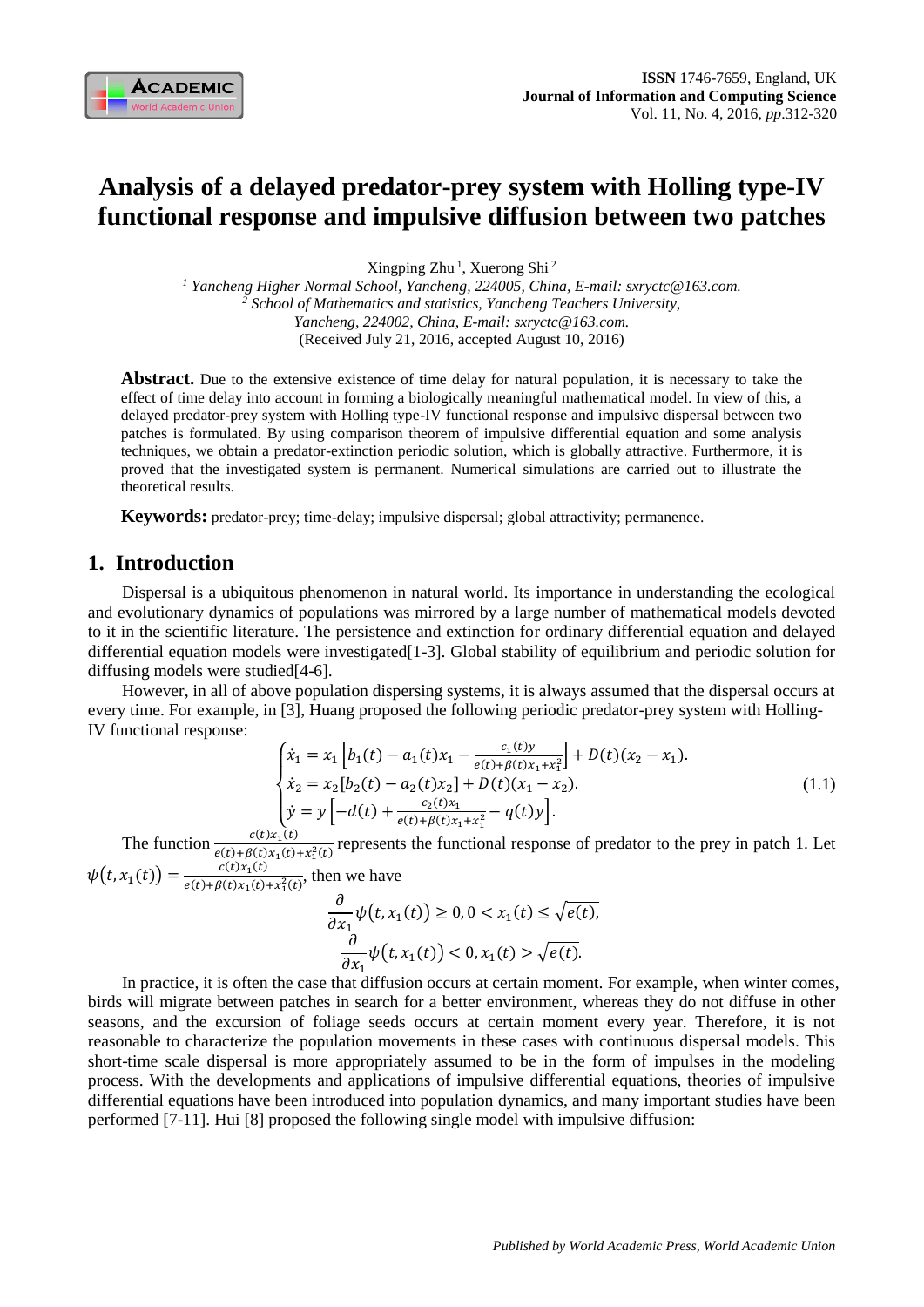$$
\begin{cases}\nx_1'(t) = x_1(t)(a_1 - b_1x_1(t)), \\
x_2'(t) = x_2(t)(a_2 - b_2x_2(t)), \\
\Delta x_1(t) = d_1(x_2(t) - x_1(t)), \\
\Delta x_2(t) = -d_2(x_2(t) - x_1(t)),\n\end{cases}
$$
\n(1.2)

where  $a_i$ ,  $b_i$  ( $i = 1, 2$ ) are the intrinsic growth and density-dependent parameters of the population in the *i* th patch,  $d_i$  is the net dispersal rate between the *i* th patch and *j* th patch ( $i \neq j$ ,  $i$ ,  $j = 1, 2$ ).  $\Delta x_i(t)$  $=x_i(n\tau^+)$ − $x_i(n\tau)$ , where  $x_i(n\tau^+)$  represents the density of the population in the *i* th patch immediately after the *n* th diffusion pulse at time  $t = n\tau$ ,  $x_i(n\tau)$  represents the density of the population in the *i*th patch before the *n*th diffusion pulse at time  $t = n\tau$ ,  $(n = 1, 2, \dots, i = 1, 2)$ .

It is well known that the time delay is quite common for natural population. In order to reflect the dynamical behaviors of models that depend on the past history of system, it is necessary to take time delay into account in forming a biologically mathematical model. Delay differential equations have attracted a significant interest in recent years due to their frequent appearance in a wide range of applications, which serve as mathematical models describing various phenomena in physics, biology, physiology, and engineering, see [12-16] and references therein, their research topics include global asymptotic stability of the equilibria, existence of periodic solutions, complicated behaviors and chaos.

Motivated by above analysis, in this paper, we will consider a delayed predator-prey system with Holling type-IV functional response and impulsive diffusion between two patches:

$$
\begin{cases}\nx_1'(t) = x_1(t)[a_1 - b_1x_1(t) - \frac{c_1y(t)}{e + x_1(t) + x_1^2(t)}], \\
x_2'(t) = x_2(t)(a_2 - b_2x_2(t)), & t \neq n\tau, \\
y'(t) = y(t)[-d + \frac{c_1x_1(t - \tau_1)}{e + x_1(t - \tau_1) + x_1^2(t - \tau_1)} - qy(t - \tau_2)], \\
\Delta x_1(t) = d_1(x_2(t) - x_1(t)), & t = n\tau, \\
\Delta x_2(t) = -d_2(x_2(t) - x_1(t)), & t = n\tau, \\
\Delta y(t) = 0,\n\end{cases}
$$
\n(1.3)

with initial conditions

$$
x_1(s) = \phi_1(s), x_2(s) = \phi_2(s), y(s) = \phi_3(s),
$$
  
\n
$$
\phi = (\phi_1, \phi_2, \phi_3)^T \in C([-\tilde{\tau}, 0], R_+^3), \phi_i(0) > 0, i = 1, 2, 3.
$$

In this case, we suppose that the system is composed of two patches connected by diffusion and occupied by a single species.  $x_i$  ( $i = 1, 2$ ) denotes the density of prey species in the *i*th patch, respectively, and *y* is the density of predator species.  $a_i$  and  $b_i$  denote the intrinsic growth rate and the density dependence rate of prey species in patch  $i(i = 1, 2)$ , *d* is the death rate of the predator, and *q* represents the density dependence rate of predator species in patch 1,  $c_1$  is the capturing rate of the predator,  $c_2/c_1$  is the conversion rate of the nutrient into the production rate of the predator.  $\tilde{\tau} = \max{\tau_1, \tau_2}$ ,  $\tau_1 \ge 0$  is a constant delay due to the gestation of the predator. In addition, we have included the term  $-qy(t - \tau_2)$  in the dynamics of predator y to incorporate the negative feedback of predator crowding.  $d_i$  is the net dispersal rate between the *i*th patch and *j*th patch ( $i\neq j$ ,  $i, j = 1, 2$ ),  $0 < d_i < 1$  for  $i = 1, 2$ .

Other part of this paper is organized as follows. Some important Lemmas are presented in section. In section 3, the global attractively of the predator-extinction periodic solution and permanence of system (1.3) are investigated. In section 4, some numerical simulations are presented to illustrate the feasibility of our results. In the last section, we give a brief discussion of our results.

## **2. Preliminaries**

In this section, we will give some definitions and lemmas.

Let  $R_+ = [0, +\infty)$ ,  $R_+^3 = \{x \in \mathbb{R}^3, x \ge 0\}$ , the map  $f = (f_1, f_2, f_3)^T$  is defined by the right-hand sides of the first three equations of system (1.3), suppose  $V: R_+ \times R_+^3 \to R_+$ , then V is said to belong to  $V_0$  if

(1) *V* is continuous in  $[n \tau, (n+1) \tau] \times R_+^3$ , and, for each  $x \in R_+^3$ ,  $n \in \mathbb{N}$ ,  $\lim_{(t,y)\to (n\tau^+,x)} V(t,y)$  $= V(n\tau^+, x)$  exists.

(2) *V* is locally Lipschitzian in *x*.

**Definition 2.1.** Let  $V \in V_0$ , then for  $(t, x) \in [n\tau, (n + 1) \tau] \times R_+^3$ , the upper right derivative of  $V(t, x)$  with respect to the impulsive differential equation (1.3) is defined as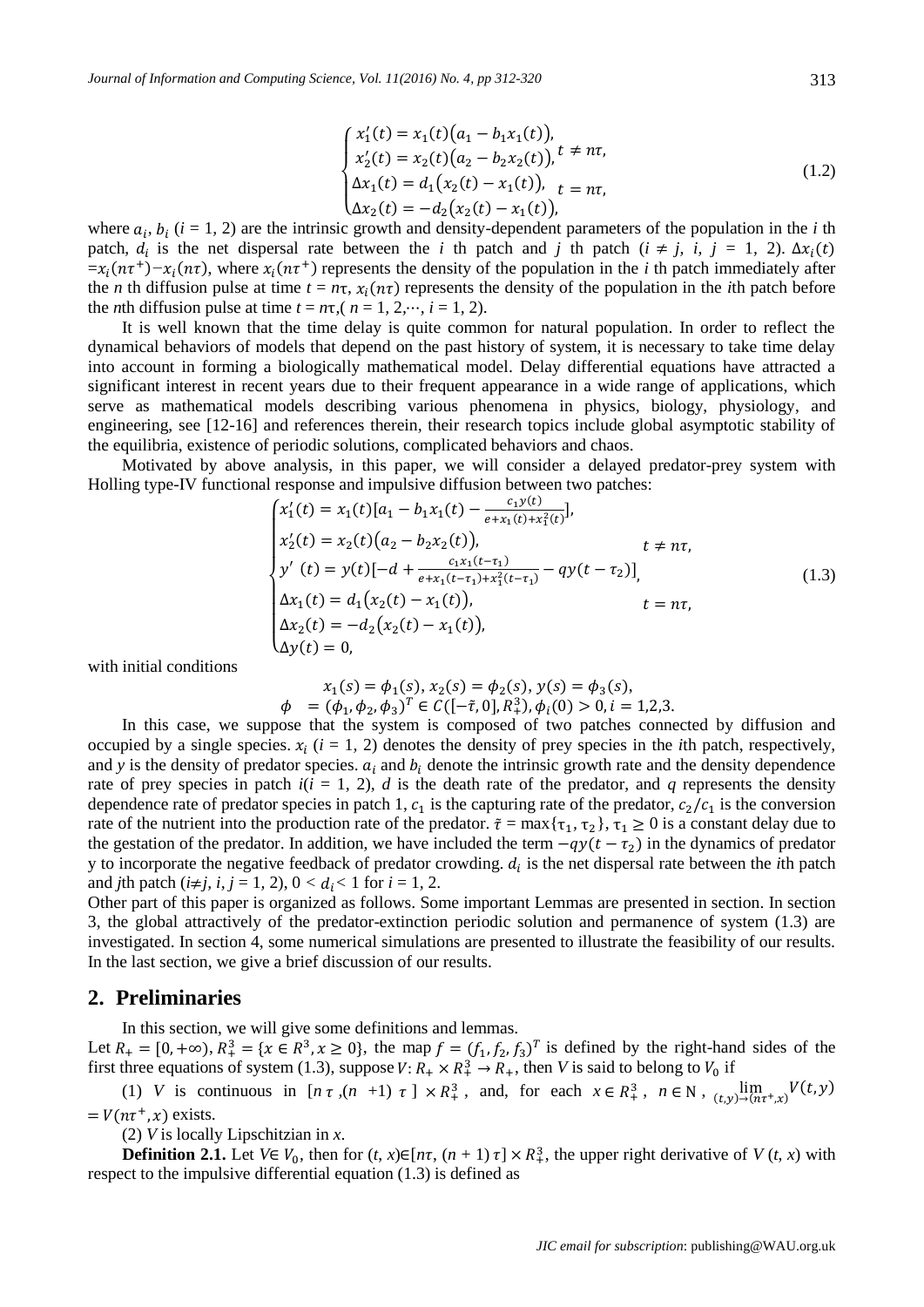$$
D^{+}V(t,x) = \lim_{h \to 0^{+}} \sup \frac{1}{h}(V(t+h,x+h f(t,x)) - V(t,x)) .
$$

**Definition 2.2.** System (1.3) is said to be permanent if there exist positive constants *m* and *M,* such that each positive solution  $(x_1(t), x_2(t), y(t))$  of system (1.3) satisfies  $m \le x_1(t) \le M$ ,  $m \le x_2(t) \le M$ ,  $m \le y(t)$  $\leq M$  as  $t \to \infty$ .

The following lemmas are useful for the proof of the main results.

**Lemma 2.1**[17]. Suppose  $V \in V_0$  and assume that

$$
\begin{cases} D^+V(t,x) \le g(t,V(t,x)), t \neq n\tau, \\ V(t,x(t^+)) \le \psi_n(V(t,x), t = n\tau, \end{cases}
$$

where  $g: R_+ \times R_+ \to R$  is continuous in  $(n\tau, (n+1)\tau] \times R_+$ , and for  $u \in R_+$ ,  $n \in N$ ,  $\lim_{(t,y)\to (n\tau^+, u)} g(t,y)$  $= g(n\tau^+, u)$  exists.  $\psi_n: R_+ \to R_+$  is non-decreasing. Let  $r(t)$  be the maximal solution of the scalar impulsive differential equation

$$
\begin{cases} u'(t) = g(t, u(t))_{,t \neq n\tau, \\ u(t^+) = \psi_n(u(t)), t = n\tau, \\ u(0^+) = u_0, \end{cases}
$$

existing on  $[0, \infty)$ , then  $V(0^+, x_0) \le u_0$  implies that  $V(t, x(t)) \le r(t)(t \ge 0)$ .

**Lemma 2.2**[18]. Assume that for  $y(t) > 0$ ,  $t \ge 0$ , it holds that  $y'$ 

$$
(t) \le y(t)[a - by(t - \tau)]
$$

with initial conditions  $y(s) = \phi(s)$  for  $s \in [-\tau, 0]$ , where *a*, *b* are positive constants. Then there exists a positive constant  $y^*$  such that

$$
\lim_{t \to +\infty} \sup y(t) \le y^* := \frac{ae^{\alpha \tau}}{b}.
$$
\n(2.1)

.

**Lemma 2.3**[18]. Assume that for  $y(t) > 0$ ,  $t \ge 0$ , it holds that

$$
y'(t) \ge y(t)[a - by(t - \tau)]
$$

with initial conditions  $y(s) = \phi(s)$  for  $s \in [-\tau, 0]$ , where *a*, *b* are positive constants. If (2.1) holds, then there exists a positive constant  $y_*$  such that

$$
\lim_{t \to +\infty} \inf y(t) \ge y_* := \frac{ae^{\alpha(1 - e^{\alpha \tau})\tau}}{b}
$$

Consider the system (1.2), integrating and solving the first two equations of system (1.2) between pulses, we have

$$
x_i(t) = \left[\frac{b_i}{a_i} + \left(\frac{1}{x_i(n\tau^+)} - \frac{b_i}{a_i}\right) \exp\left(-a_i(t - n\tau)\right)\right]^{-1}, n\tau < t \le (n+1)\tau, i = 1, 2. (2.2)
$$

By considering the last two equations of system (1.2), we obtain the following stroboscopic map of system (1.2):

$$
\begin{cases}\n x_{1,(n+1)\tau} = \frac{x_{1,n\tau}}{h_1 + c_1 x_{1,n\tau}} + d_1 \left[ \frac{x_{2,n\tau}}{h_2 + c_2 x_{2,n\tau}} - \frac{x_{1,n\tau}}{h_1 + c_1 x_{1,n\tau}} \right], \\
 x_{2,(n+1)\tau} = \frac{x_{2,n\tau}}{h_2 + c_2 x_{2,n\tau}} - d_2 \left[ \frac{x_{2,n\tau}}{h_2 + c_2 x_{2,n\tau}} - \frac{x_{1,n\tau}}{h_1 + c_1 x_{1,n\tau}} \right],\n \end{cases}
$$
\n(2.3)

where  $x_{i,(n+1)\tau} = x_i[(n+1)\tau^+]$ ,  $c_i = \frac{a_i}{b_i}$  $\frac{a_i}{b_i}$  (1 – e<sup>-a<sub>i</sub>T</sup>) > 0, and  $h_i = e^{-a_i\tau} < 1$ . Equations (2.3) are differential equation, which describes the densities of population in the two patches at a pulse in terms of values at the previous pulse. In other words, we are stroboscopically sampling at its pulsing period. The dynamical behavior of system (2.3) coupled with (2.2) determine the dynamical behavior of system (1.2). To write system (1.2) as a map, we define the map  $F:R^2_+\to R^2_+$ :

$$
\begin{cases}\nF_1(x) = \frac{x_1}{h_1 + c_1 x_1} + d_1 \left[ \frac{x_2}{h_2 + c_2 x_2} - \frac{x_1}{h_1 + c_1 x_1} \right], \\
F_2(x) = \frac{x_2}{h_2 + c_2 x_2} - d_2 \left[ \frac{x_2}{h_2 + c_2 x_2} - \frac{x_1}{h_1 + c_1 x_1} \right],\n\end{cases}
$$

The set of all iterations of the map *F* is equivalent to the set of all density sequences generated by system (2.3) and  $F(x)$  is the map evaluated at the point  $x = (x_1, x_2) \in R_+^2$ . Consequently, in system (2.3),  $F_n$  describes the population densities in the time *nτ*.

**Lemma 2.4**[7]. There exists a unique positive fixed point  $q = (q_1, q_2)$  of the map *F*, and for every  $x =$  $(x_1, x_2) > 0$ ,  $F_n(x) \to q$  as  $n \to \infty$ . This implies the fixed point  $q = (q_1, q_2)$  of *F* is globally stable. So all trajectories of system (1.2) approach the positive periodic solution  $(x_1^*(t), x_2^*(t))$  with period  $\tau$ , *i.e.*,

$$
x_i^*(t) = \left[\frac{b_i}{a_i} + \left(\frac{1}{q_i} - \frac{b_i}{a_i}\right) \exp\left(-a_i(t - n\tau)\right)\right]^{-1}, \ n\tau < t \le (n+1)\tau, \ i = 1, 2. \tag{2.4}
$$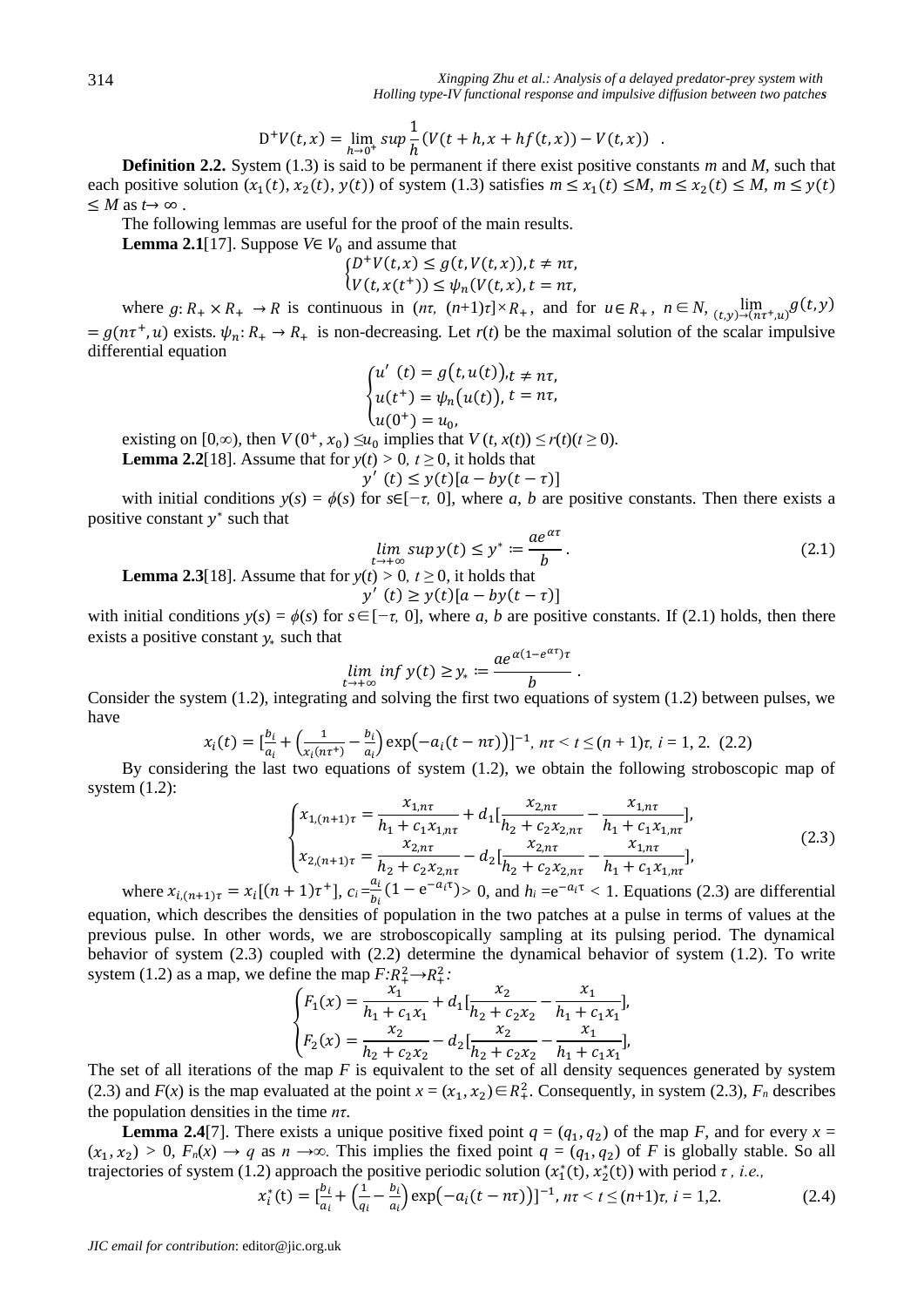# **3. Main results**

In this section, we will establish the sufficient conditions ensuring the global attractivity of predatorextinction periodic solution and the permanence of system (1.3).

**Theorem 3.1.** Assume that

*δ <*√e*,* (H1)

and

$$
\frac{c_2\left[\frac{b_1}{a_1} + \left(\frac{1}{q_1} - \frac{b_1}{a_1}\right)exp(-a_1\tau)\right]^{-1}}{e + \left[\frac{b_1}{a_1} + \left(\frac{1}{q_1} - \frac{b_1}{a_1}\right)exp(-a_1\tau)\right]^{-1} + \left[\frac{b_1}{a_1} + \left(\frac{1}{q_1} - \frac{b_1}{a_1}\right)exp(-a_1\tau)\right]^{-2}} < d
$$
 (H2)

hold, and then system (1.3) admits a predator-extinction periodic solution, which is globally attractive, and *δ*  is defined later*.*

**Proof.** Denote the predator-extinction periodic solution of system (1.3) by  $(x_1^*(t), x_2^*(t), 0)$ , then the existence of  $(x_1^*(t), x_2^*(t), 0)$  can be derived easily from Lemma (2.4), we will prove that the predatorextinction periodic solution  $(x_1^*(t), x_2^*(t), 0)$  of system (1.3) is globally attractive. From the first equation of system (1.3), we have

$$
x_1'(t) \le x_1(t)[a_1 - b_1 x_1(t)].
$$
\n
$$
x_1'(t) \le x_1(t) [a_1 - b_1 x_1(t)].
$$
\n(3.1)

Consider the following comparison system of the subsystem of (1.3)

$$
\begin{cases}\nu_1'(t) = u_1(t)(a_1 - b_1u_1(t)),\nu_2'(t) = u_2(t)(a_2 - b_2u_2(t)), \Delta u_1(t) = d_1(u_2(t) - u_1(t)), \n\Delta u_2(t) = -d_2(u_2(t) - u_1(t)).\n\end{cases}
$$
\n(3.2)

From Lemma 2.4, we obtain the boundary periodic solution of system (3.2)

$$
u_i^*(t) = \left[\frac{b_i}{a_i} + \left(\frac{1}{q_i} - \frac{b_i}{a_i}\right) \exp\left(-a_i(t - n\tau)\right)\right]^{-1}, \ n\tau < t \le (n+1)\tau \ (i = 1, \ 2),\tag{3.3}
$$

which is globally asymptotically stable. By Lemma 2.1 and Lemma 2.4, we have

$$
x_i(t) \le u_i(t) \to x_i^*(t), t \to \infty.
$$
 (3.4)

For any  $\varepsilon_1 > 0$ , as long as  $\varepsilon_1$  is small enough, there exists a nonnegative integer  $n_1$  such that following inequalities hold.

$$
x_1(t) < x_1^*(t) + \varepsilon_1 \le \left[\frac{b_1}{a_1} + \left(\frac{1}{a_1} - \frac{b_1}{a_1}\right) \exp(-a_1 \tau)\right]^{-1} + \varepsilon_1 \coloneqq \delta,
$$
\n
$$
x_2(t) < x_2^*(t) + \varepsilon_1 \le \left[\frac{b_2}{a_2} + \left(\frac{1}{a_2} - \frac{b_2}{a_2}\right) \exp(-a_2 \tau)\right]^{-1} + \varepsilon_1 \coloneqq \vartheta,\tag{3.5}
$$

where  $n\tau \le t \le (n + 1) \tau$ ,  $n\tau > n_1 \tau$ . From the third equation of system (1.3) and (3.5), we have

$$
y'(t) \le y(t) \left[ -d + \frac{c_2 \delta}{e + \delta + \delta^2} - qy(t - \tau_2) \right], \quad t > n_1 \tau + \tilde{\tau}.
$$
 (3.6)

On the other hand, from (*H*1), (*H*2) and (3.5), we can obtain

$$
\frac{c_2 \delta}{e + \delta + \delta^2} < d. \tag{3.7}
$$

From (3.6), (3.7) and Lemma 2.2, we have  $y(t) \leq 0$  as  $t \to \infty$ . Incorporating the positivity of  $y(t)$ , we have  $\lim_{t \to \infty} y(t) = 0$ . Hence, for any  $\varepsilon_2 > 0$ , if  $\varepsilon_2$  is small enough, there exists an integer  $n_2$  ( $n_2 \tau > n_1 \tau + \tilde{\tau}$ ) such that the following inequality holds:

$$
0 < y(t) < \varepsilon_2, \quad t > n_2 \tag{3.8}
$$

From the first equation of (1.3) and (3.8), we have

$$
x'_1(t) \ge x_1(t)[a_1 - b_1x_1(t) - \frac{c_1\varepsilon_2}{e + x_1(t) + x_1^2(t)}]
$$
  
 
$$
\ge x_1(t)[a_1 - b_1x_1(t) - \frac{c_1\varepsilon_2}{e}]
$$
 (3.9)

 $=$   $\frac{1}{2}$   $\frac{1}{2}$   $\frac{1}{2}$   $\frac{1}{2}$   $\frac{1}{2}$   $\frac{1}{2}$   $\frac{1}{2}$   $\frac{1}{2}$   $\frac{1}{2}$   $\frac{1}{2}$   $\frac{1}{2}$   $\frac{1}{2}$   $\frac{1}{2}$   $\frac{1}{2}$   $\frac{1}{2}$  for all  $t > n_2 \tau$ . Consider the comparison system of the subsystem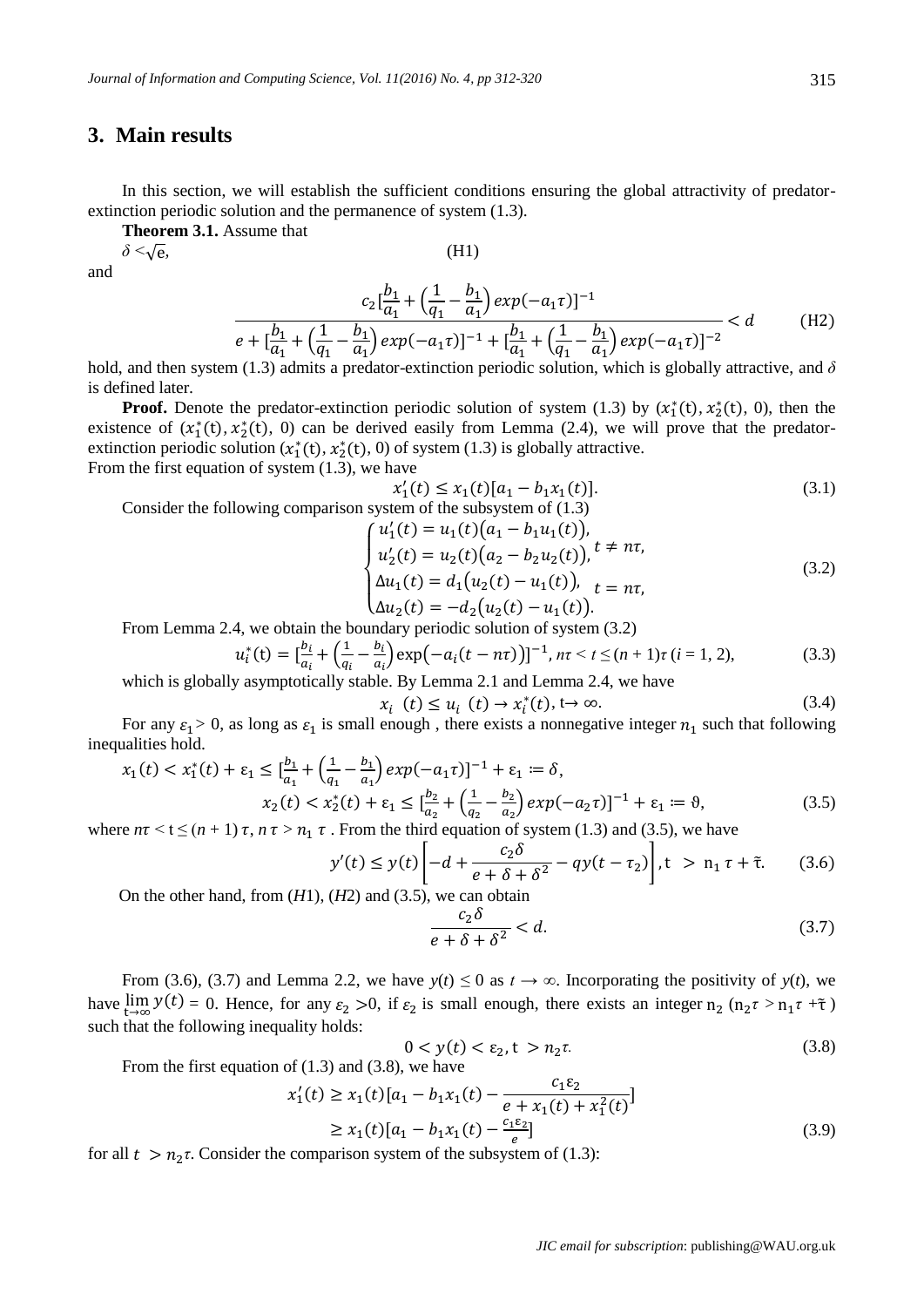*Xingping Zhu et al.: Analysis of a delayed predator-prey system with Holling type-IV functional response and impulsive diffusion between two patches*

$$
\begin{cases}\nw_1'(t) = w_1(t) \left( a_1 - \frac{c_1 \varepsilon_2}{e} - b_1 w_1(t) \right), \\
w_2'(t) = w_2(t) \left( a_2 - b_2 w_2(t) \right), \\
\Delta w_1(t) = d_1 \left( w_2(t) - w_1(t) \right), \\
\Delta w_2(t) = -d_2 \left( w_2(t) - w_1(t) \right),\n\end{cases} \tag{3.10}
$$

from Lemma 2.4, we can obtain the boundary periodic solutions of (3.10)

$$
w_1^*(t) = \left[\frac{b_1}{a_1 - \frac{c_1 \varepsilon_2}{e}} + \left(\frac{1}{a_1^*} - \frac{b_1}{a_1 - \frac{c_1 \varepsilon_2}{e}}\right) exp\left(-(a_1 - \frac{c_1 \varepsilon_2}{e})(t - n\tau)\right)\right]^{-1},
$$
  
\n
$$
w_2^*(t) = \left[\frac{b_2}{a_2} + \left(\frac{1}{a_2^*} - \frac{b_2}{a_2}\right) exp\left(-a_2(t - n\tau)\right)\right]^{-1},
$$
\n(3.11)

which is globally asymptotically stable, where  $n\tau < t \leq (n + 1)\tau$ ,  $n > n_2$ ,  $q_1^*$  and  $q_2^*$  are confirmed homoplastically as  $q_1$  and  $q_2$ . By Lemma 2.1 and Lemma 2.4, it can be gotten that

$$
x_1(t) \ge w_1(t) \to w_1^*(t), x_2(t) \ge w_2(t) \to w_2^*(t), n\tau < t \le (n+1)\tau, n\tau > n_2\tau.
$$
  
On the other hand, let  $\varepsilon_2 \to 0$ , and we have

$$
w_1^*(t) \to x_1^*(t), w_2^*(t) \to x_2^*(t)
$$
\n(3.12)

for large enough *t*. Therefore, for any small enough  $\varepsilon_3 > 0$ , there exists an integer  $n_3$  ( $n_3 > n_2$ ) such that the following inequalities hold:

$$
x_1(t) > x_1^*(t) - \varepsilon_1, x_2(t) > x_2^*(t) - \varepsilon_3, t > n_3 \tau.
$$
\n
$$
\text{Let } \varepsilon_1 \to 0, \ \varepsilon_3 \to 0, \text{ combining (3.5) and (3.13), we have}
$$
\n
$$
\tag{3.13}
$$

 $x_1(t) \to x_1^*(t), x_2(t) \to x_2^*(t), y(t) = 0, t \to \infty.$ 

Therefore, the predator-extinction periodic solution  $(x_1^*(t), x_2(t), 0)$  of system (1.3) is globally attractive.

**Remark 3.1.** If assumptions (*H*1) and (*H*2) hold, then the prey species must be permanent. If not, then it may be extinct, as a result, the predator species *y* will also be extinct because its survival is absolutely dependent on  $x_1$ . However, when y is extinct,  $x_1$  will not turn to extinction because Lemma 2.4 shows that  $x_1$  has a globally asymptotically stable positive  $\tau$ -periodic solution  $x_1^*(t)$ .

**Theorem 3.2.** Assume that (*H*1) and

$$
\frac{c_2\tilde{q}_1}{e + \tilde{q}_1 + \tilde{q}_1^2} > d \tag{H3}
$$

hold, where  $\tilde{q}_1$  is to be defined, then system (1.3) is permanent.

**Proof.** Firstly, we suppose that  $(x_1(t), x_2(t), y(t))$  are ultimately bounded, e.g., there exists a constant  $M >$ 0 such that  $x_1(t) < M$ ,  $x_2(t) < M$ ,  $y(t) < M$  as  $t \to \infty$ . From system (1.3), it can be obtained that

$$
\begin{cases}\nx_1'(t) \le x_1(t)(a_1 - b_1x_1(t)), \\
x_2'(t) = x_2(t)(a_2 - b_2x_2(t)), \\
\Delta x_1(t) = d_1(x_2(t) - x_1(t)), \\
\Delta x_2(t) = -d_2(x_2(t) - x_1(t)),\n\end{cases} \tag{3.14}
$$

Via similar argument as in the proof of Theorem 3.1, we have

$$
x_1(t) < x_1^*(t) + \varepsilon_1 \le \left[\frac{b_1}{a_1} + \left(\frac{1}{q_1} - \frac{b_1}{a_1}\right) \exp(-a_1 \tau)\right]^{-1} + \varepsilon_1 \coloneqq \delta,
$$
\n
$$
x_2(t) < x_2^*(t) + \varepsilon_1 \le \left[\frac{b_2}{a_2} + \left(\frac{1}{q_2} - \frac{b_2}{a_2}\right) \exp(-a_2 \tau)\right]^{-1} + \varepsilon_1 \coloneqq \vartheta,\tag{3.15}
$$

where  $n \tau < t \leq (n + 1) \tau$ ,  $n \tau > n_1 \tau$ . From the third equation of system (1.3), we have

$$
y'(t) \le y(t)[-d + \frac{c_2 \delta}{e + \delta + \delta^2} - qy(t - \tau_2)], t > n_1 \tau + \tilde{\tau}.
$$
 (3.16)

From (*H*1), (*H*3) and (3.15), we have

$$
\frac{c_2 \delta}{e + \delta + \delta^2} > d. \tag{3.17}
$$

By Lemma 2.2, we can obtain

$$
\lim_{t \to +\infty} \sup y(t) \le \frac{\frac{c_2 \delta}{e + \delta + \delta^2} - d}{q} \exp\left(\left(\frac{c_2 \delta}{e + \delta + \delta^2} - d\right) \tau_2\right) := \eta. \tag{3.18}
$$

Take  $M = \max{\{\delta, \vartheta, \eta\}}$ , then  $x_1(t), x_2(t), y(t)$  are ultimately bounded. Secondly, we prove that there exists a positive constant  $m > 0$  ( $m < M$ ) such  $x_1(t) > m$ ,  $x_2(t) > m$ ,  $y(t) > m$  as  $t \rightarrow \infty$ . From system (1.3) and (3.18), we have

*JIC email for contribution*: editor@jic.org.uk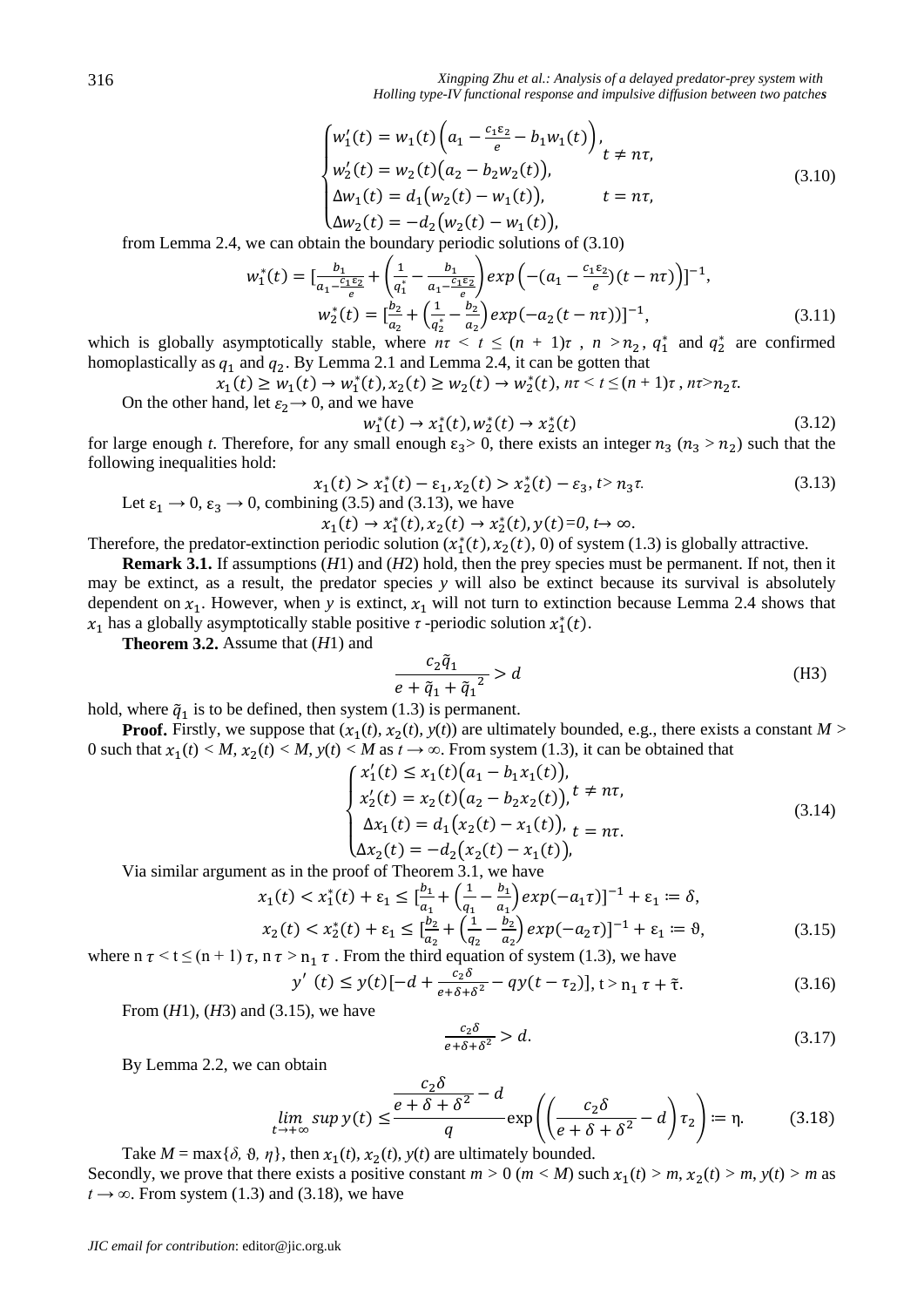$$
\begin{cases}\nx_1'(t) \ge x_1(t) \left(a_1 - \frac{c_1 \eta}{e} - b_1 x_1(t)\right), \\
x_2'(t) = x_2(t) (a_2 - b_2 x_2(t)), \\
\Delta x_1(t) = d_1(x_2(t) - x_1(t)), \qquad t = n\tau.\n\end{cases} \tag{3.19}
$$

$$
\Delta x_2(t) = -d_2(x_2(t) - x_1(t)),
$$

Consider the comparison system of (3.19), we have

$$
\begin{cases}\nv_1'(t) = v_1(t) \left( a_1 - \frac{c_1 \eta}{e} - b_1 v_1(t) \right), \\
v_2'(t) = v_2(t) (a_2 - b_2 v_2(t)), \\
\Delta x_1(t) = d_1 (v_2(t) - v_1(t)), \\
\Delta x_2(t) = -d_2 (v_2(t) - v_1(t)),\n\end{cases} \tag{3.20}
$$

From Lemma 2.4, we obtain the boundary periodic solution of (3.20) as follows

$$
v_1^*(t) = \left[\frac{b_1}{a_1 - \frac{c_1 \varepsilon_2}{e}} + \left(\frac{1}{\tilde{q}_1} - \frac{b_1}{a_1 - \frac{c_1 \varepsilon_2}{e}}\right) exp\left(-(a_1 - \frac{c_1 \varepsilon_2}{e})(t - n\tau)\right)\right]^{-1},
$$
  
\n
$$
v_2^*(t) = \left[\frac{b_2}{a_2} + \left(\frac{1}{\tilde{q}_2} - \frac{b_2}{a_2}\right) exp(-a_2(t - n\tau))\right]^{-1},
$$
\n(3.21)

which is globally asymptotically stable, where  $n\tau < t \leq (n + 1)\tau$ ,  $\tilde{q}_1$  and  $\tilde{q}_2$  are confirmed homoplastically as  $q_1$  and  $q_2$ . By Lemma 2.1 and Lemma 2.4, we have

$$
x_1(t) \ge v_1(t) \to v_1^*(t), v_2(t) \ge v_2(t) \to v_2^*(t), n\tau \le (n+1)\tau. \tag{3.22}
$$

Let  $m_1 = \inf \{ v_1^*(t) / t \in [0, \tau] \}$ ,  $m_2 = \inf \{ v_2^*(t) / t \in [0, \tau] \}$ , for any  $\varepsilon_4 > 0$ , if it is small enough, there exists an integer  $n_4$  such that the following inequalities hold:

$$
x_1(t) \ge v_1^*(t) - \varepsilon_4 \ge m_1 - \varepsilon_4, x_2(t) \ge v_2^*(t) - \varepsilon_4 \ge m_2 - \varepsilon_4, t > n_4 \tau. \tag{3.23}
$$
  
Let  $\varepsilon_4 \to 0$ , we have

$$
\lim_{t \to +\infty} \inf x_1(t) \ge m_1, \lim_{t \to +\infty} \inf x_2(t) \ge m_2. \tag{3.24}
$$

According to *H*3, for above small enough  $\varepsilon_4$ , we have

$$
\frac{c_2(\tilde{q}_1 - \varepsilon_4)}{e + (\tilde{q}_1 - \varepsilon_4) + (\tilde{q}_1 - \varepsilon_4)^2} > d. \tag{3.25}
$$

In view of (3.21) and (3.23), for above small enough $\varepsilon_4 > 0$ , when  $t \to \infty$ , we have  $m_1 \geq \tilde{q}_1 - \varepsilon_4.$  $(3.26)$ 

Combining  $(3.25)$  and  $(3.26)$ , we have

$$
\frac{c_2 \mathbf{m}_1}{e + \mathbf{m}_1 + m_1^2} > d. \tag{3.27}
$$

From the third equation of system (1.3) and (3.24), we have

$$
y'(t) \ge y(t)[-d + \frac{c_2 m_1}{e + m_1 + m_1^2} - qy(t - \tau_2)]. \tag{3.28}
$$

According to (3.27), (3.28) and Lemma 2.3, we have

$$
\lim_{t \to +\infty} \inf y(t) \ge \frac{\frac{c_2 m_1}{e + m_1 + m_1^2} - d}{q} \exp\left(\frac{c_2 m_1}{e + m_1 + m_1^2} - d\right)
$$

$$
[1 - \exp\left(\frac{c_2 m_1}{e + m_1 + m_1^2} - d\right) \tau_2\right) \tau_2] := m_3.
$$

Then, take  $m = \min\{m_1, m_2, m_3\}$ , and we have  $x_1(t) > m$ ,  $x_2(t) > m$ ,  $y(t) > m$  as  $t \to \infty$ .

**Remark 3.2.** From Theorem 3.2, it is shown that if we can guarantee that the growth of the predator by foraging minus its death rate is positive, system (1.3) is permanent.

#### **4. Numerical simulation and discussion**

In this paper, a delayed predator-prey model with Holling-IV functional response and impulsive diffusion is studied. By using comparison theorem of impulsive differential equation and other analysis methods, the global attractivity of predator-extinction periodic solution and permanence of system (1.3) are established.

Numerical verification of the results is necessary for completeness of the analytical study, therefore, we present some numerical simulations to substantiate and argument our analytical findings of system (1.3). In system (1.3), we choose  $\tau = 2$ .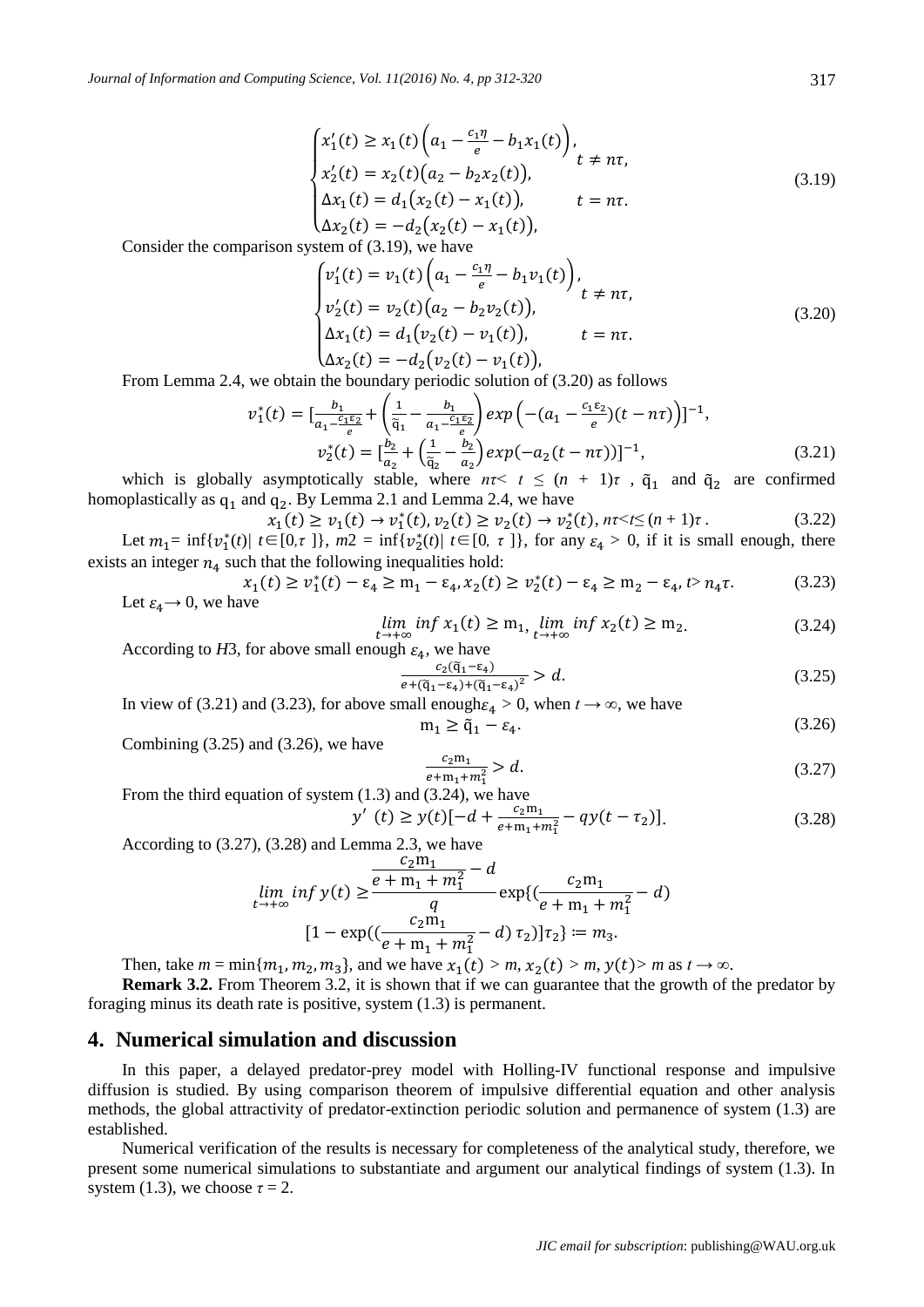| In Table 1, we give some parameter values and emphasize the parameters $c_2$ , $d$ , $\tau_1$ and $\tau_2$ . Furthermore,     |
|-------------------------------------------------------------------------------------------------------------------------------|
| if, in Table 1, we keep some parameter values unchanged, just adjust the parameters $c_2$ , $d$ , $\tau_1$ and $\tau_2$ , and |
| give different cases. The details are given in Table 2.                                                                       |

|                            | <b>Parameter Interpretation</b>                            | <b>Value</b>   |
|----------------------------|------------------------------------------------------------|----------------|
| a <sub>1</sub>             | the intrinsic growth rate of prey in Patch 1               | 8              |
| b <sub>1</sub>             | the self-inhibition coefficient of prey in Patch 1         | 5              |
| c <sub>1</sub>             | the capture rate of predator on prey                       | 10             |
| a <sub>2</sub>             | the intrinsic growth rate of prey in Patch 2               | $\overline{c}$ |
| b <sub>2</sub>             | the self-inhibition coefficient of prey in Patch 2         | 2              |
| c <sub>2</sub>             | the conversion rate of nutrition                           |                |
| $\boldsymbol{\mathcal{e}}$ | the half-saturation constant                               | 4              |
| d                          | the death rate of the predator in Patch 1                  |                |
| q                          | the self-inhibition coefficient of predator in Patch 1     | 0.4            |
| $\tau_1$                   | the gestation period of the predator                       |                |
| $\tau_2$                   | the feedback time delay of predator                        |                |
| d <sub>1</sub>             | the net dispersal rate of prey between Patch 1 and Patch 2 | 0.2            |
| d <sub>2</sub>             | the net dispersal rate of prey between Patch 1 and Patch 2 | 0.3            |

Table 1. Parameter values used in the simulations of model (1.3).

#### Table 2. Simulations of model (1.3).

| $\textcolor{red}{\text{Case}}$ |  |  | ∼         |           |           |          |
|--------------------------------|--|--|-----------|-----------|-----------|----------|
|                                |  |  | Permanent | Permanent | Extinct   | Fig. 722 |
|                                |  |  | Permanent | Permanent | Permanent | Fίσ      |
|                                |  |  | Permanent | Permanent | Permanent | Fig.     |



 $(a)$  (b) Fig. 1. Dynamical behavior of system (1.3) with  $d = 3$ ,  $c_2 = 2$ ,  $\tau_1 = 0.1$ ,  $\tau_2 = 0.1$ , initial values are taken as  $(x_1(0),x_2(0), y(0)) = (2,1,0.8), (1.6,1.2,0.6), (1.2,0.8,0.4),$  respectively. (a) time-series of system  $(1.3)$ ; (b) the phase portrait of system  $(1.3)$ .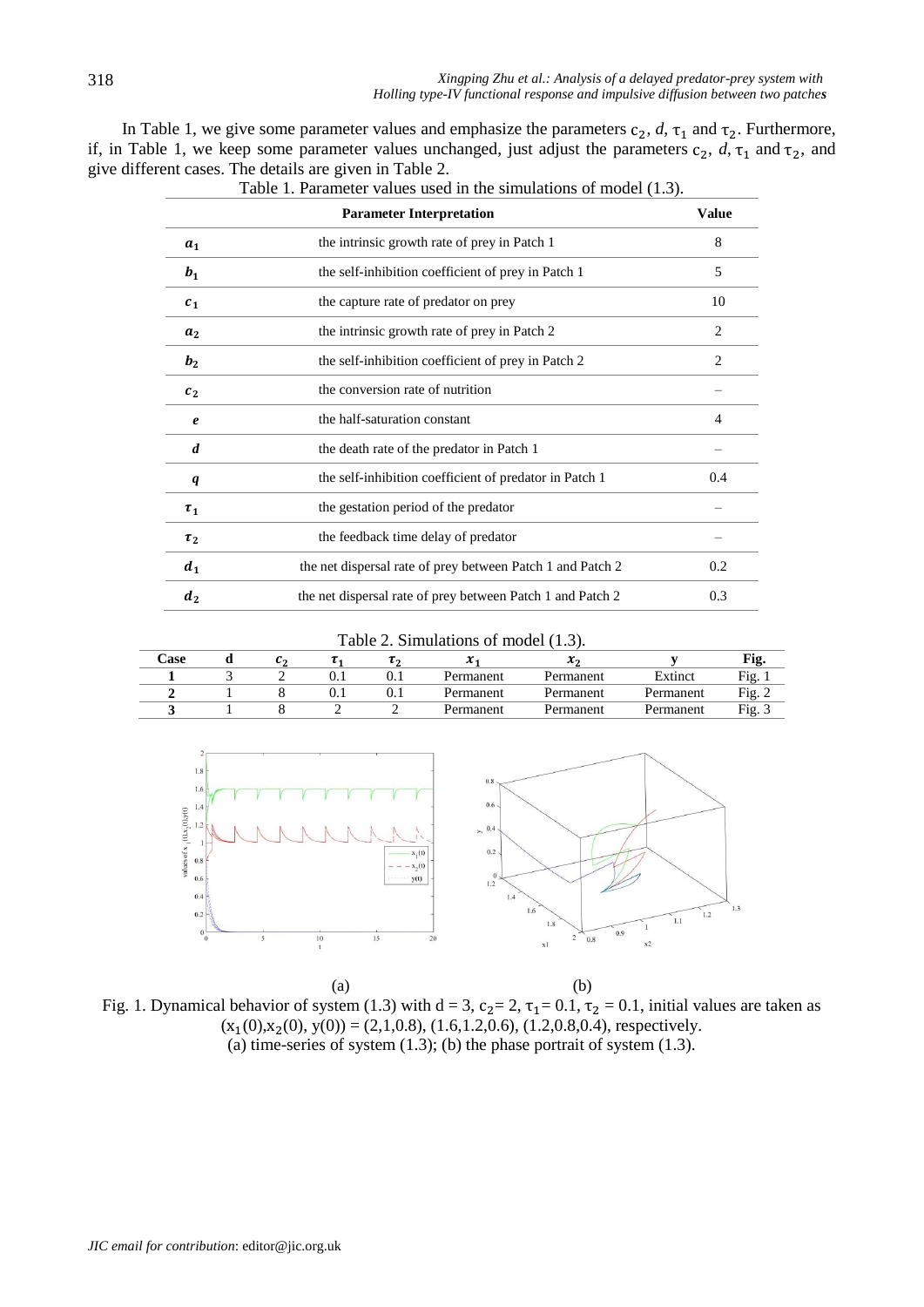

Fig. 2. Dynamical behavior of system (1.3) with  $d = 1$ ,  $c_2 = 8$ ,  $\tau_1 = 0.1$ ,  $\tau_2 = 0.1$ , and initial values  $(x_1(0), x_2(0), y(0)) = (1.4, 1, 0.8)$ . (a) time-series of system (1.3); (b) the phase portrait of system (1.3).



Fig. 3. Dynamical behavior of system (1.3) with  $d = 1$ ,  $c_2 = 8$ ,  $\tau_1 = 2$ ,  $\tau_2 = 2$ , and initial values  $(x_1(0),x_2(0), y(0))=(1.4,1,0.8)$ . (a) time-series of system (1.3), (b) the phase portrait of system (1.3).

According to Fig. 1 and Fig. 2, we can observe that: Fig. 1 shows that the prey species will be globally attractive and the predator species will be extinct when conditions (*H*1) and (*H*2) hold. Fig. 2 shows that the prey species and the predator species will be permanent when condition (*H*3) holds.

From the case 1 and the case 2 in Table 1, it is found that the parameters *d* and *c*<sup>2</sup> play an important role in the permanence of system (1.3).

From Fig. 2 and Fig. 3, we can obtain that time delays  $(\tau_1$  and  $\tau_2)$  are harmless for permanence of populations even though time delays ( $\tau_1$  and  $\tau_2$ ) have a tendency to produce oscillations.

## **5. Acknowledgement**

This work is supported by National Natural Science Foundation of China (Grant No. 11472238), the Natural Science Foundation of Xinjiang Uygur Autonomous Region (Grant No. 2015211C267)and the the Qing Lan Project of the Jiangsu Higher Education Institutions of China.

#### **6. References**

- L. Zhang, Z. Teng, Permanence for a delayed periodic predator-prey model with prey dispersal in multi-patches and predator density-independent,J. Math. Anal.Appl.338(1):175-193(2008).
- [2] Z. Teng, L. Chen, Permanence and extinction of periodic predator-prey systems in a patchy environment with delay, Nonlinear Anal.: RWA 4: 335-364(2003).
- [3] M. Huang, X. Li, Dispersal permanence of a periodic predator-prey system with Holling type- IV functional response, Applied mathematics and computation 218: 502-513(2011).
- E. Beretta, Y. Takeuchi, Global stability of single-species diffusion Volterra models with continuous time delays, Bull. Math. Biol. 49:431-448(1987).
- [5] H. Freedman, J. Shukla, Y. Takeuchi, Population diffusion in a two-patch environment, Math. Biosci. 95(1):111-